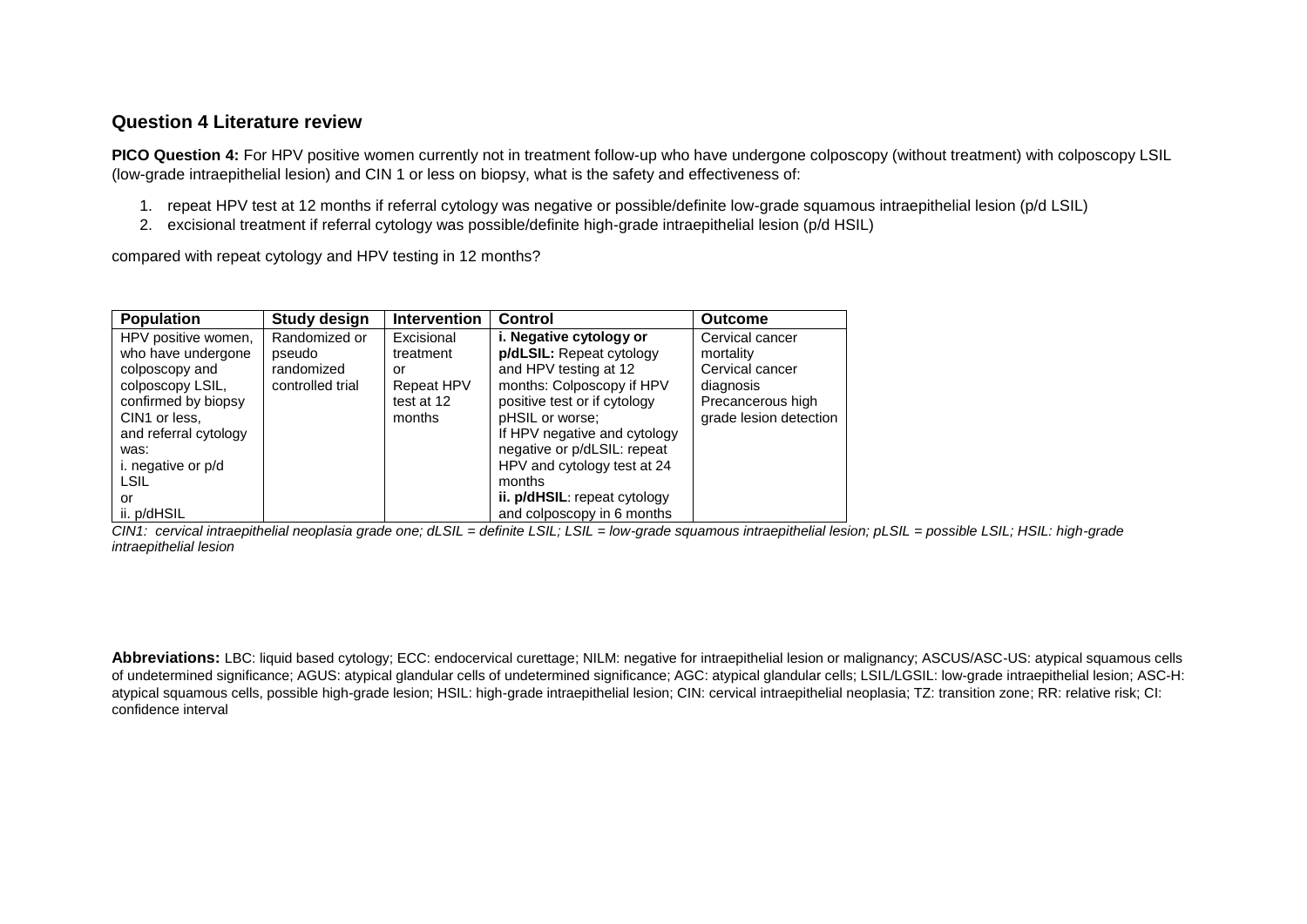# **1. Existing guidelines**

## **Table 1: Existing guidelines on the management of women CIN1 or less on biopsy**

| <b>Guideline</b>                                                                                                                                                                                                                                                                                                                                                                                               | Author/<br>Organisation<br><b>Country</b>                               | Year | <b>Evidence base</b>                                                                                        | <b>Recommendation</b>                                                                                                                                                                                                                                                                                                                                                                                                                                                                                                                                                        |
|----------------------------------------------------------------------------------------------------------------------------------------------------------------------------------------------------------------------------------------------------------------------------------------------------------------------------------------------------------------------------------------------------------------|-------------------------------------------------------------------------|------|-------------------------------------------------------------------------------------------------------------|------------------------------------------------------------------------------------------------------------------------------------------------------------------------------------------------------------------------------------------------------------------------------------------------------------------------------------------------------------------------------------------------------------------------------------------------------------------------------------------------------------------------------------------------------------------------------|
| <b>2012 Updated consensus</b><br>guidelines for the management of<br>abnormal cervical cancer<br>screening tests and cancer<br>precursors<br>Massad et al., for the 2012 ASCCP<br>Consensus guidelines conference<br>(2013). 2012 Updated consensus<br>guidelines for the management of<br>abnormal cervical cancer screening<br>tests and cancer precursors. J Lower<br>Genital Tract Disease 17(5): S1 - S27 | <b>American Society</b><br>for Colposcopy<br>and Cervical<br>Pathology. | 2012 | Consensus based<br>on literature<br>searches and<br><b>Kaiser Permanente</b><br>Northern California<br>data | Management of Women with CIN 1 or No Lesion Preceded by<br>"Lesser Abnormalities" (ASCUS, LSIL, HPV 16/18+, persistent HPV)<br>Co-testing at 1 year is recommended (BII).<br>Management of Women with CIN 1 or No Lesion Preceded by ASC-<br><b>H</b> or HSIL<br>When CIN 2+ is not identified histologically, either a diagnostic<br>excisional procedure or observation with co-testing at 12 months and 24<br>months is recommended, provided in the latter case that the colposcopic<br>examination is adequate and the endocervical sampling is negative.<br>$(BIII)$ . |
| <b>Colposcopic management of</b><br>abnormal cytology and histology<br>2012<br>Bentley et al., (2012) Colposcopic<br>management of abnormal Cervical<br>Cytology and histology J Obstet<br>Gynaecol Can 34 (12) 1188-1202                                                                                                                                                                                      | Society of<br>Obstetricians and<br>Gynaecologists of<br>Canada          | 2102 | Unclear if evidence<br>based                                                                                | The preferred option for biopsy-proven CIN 1 is observation with repeat<br>assessment at 12 months with cytology testing. (Colposcopy at 12<br>months is an acceptable option.)<br>Management should be according to the cytology result. (II-1B)<br>In the case of a patient with biopsy-proven CIN 1 after HSIL or AGC,<br>cytology and histology should be reviewed, where available. If a<br>discrepancy remains, then an excisional biopsy may be considered. (III-<br>B)                                                                                               |
| <b>European guidelines for quality</b><br>assurance in cervical cancer<br>screening: recommendations for<br>clinical management of abnormal<br>cervical cytology, Part 2 2009<br>Jordan et al., (2009) Cytopathology<br>$20:5 - 16$                                                                                                                                                                            | Jordan et al                                                            | 2009 | Unclear if evidence<br>based                                                                                | <b>CIN1</b> management<br>Two options can be recommended: follow-up or treatment. Follow-up<br>consists of repeat cytology at 12 and 24 months or hrHPV DNA testing<br>at 12 months, with referral for colposcopy when cytology reports atypical<br>squamous cells of undetermined significance (ASC-US) or a more<br>serious lesion or when the HPV test is positive.                                                                                                                                                                                                       |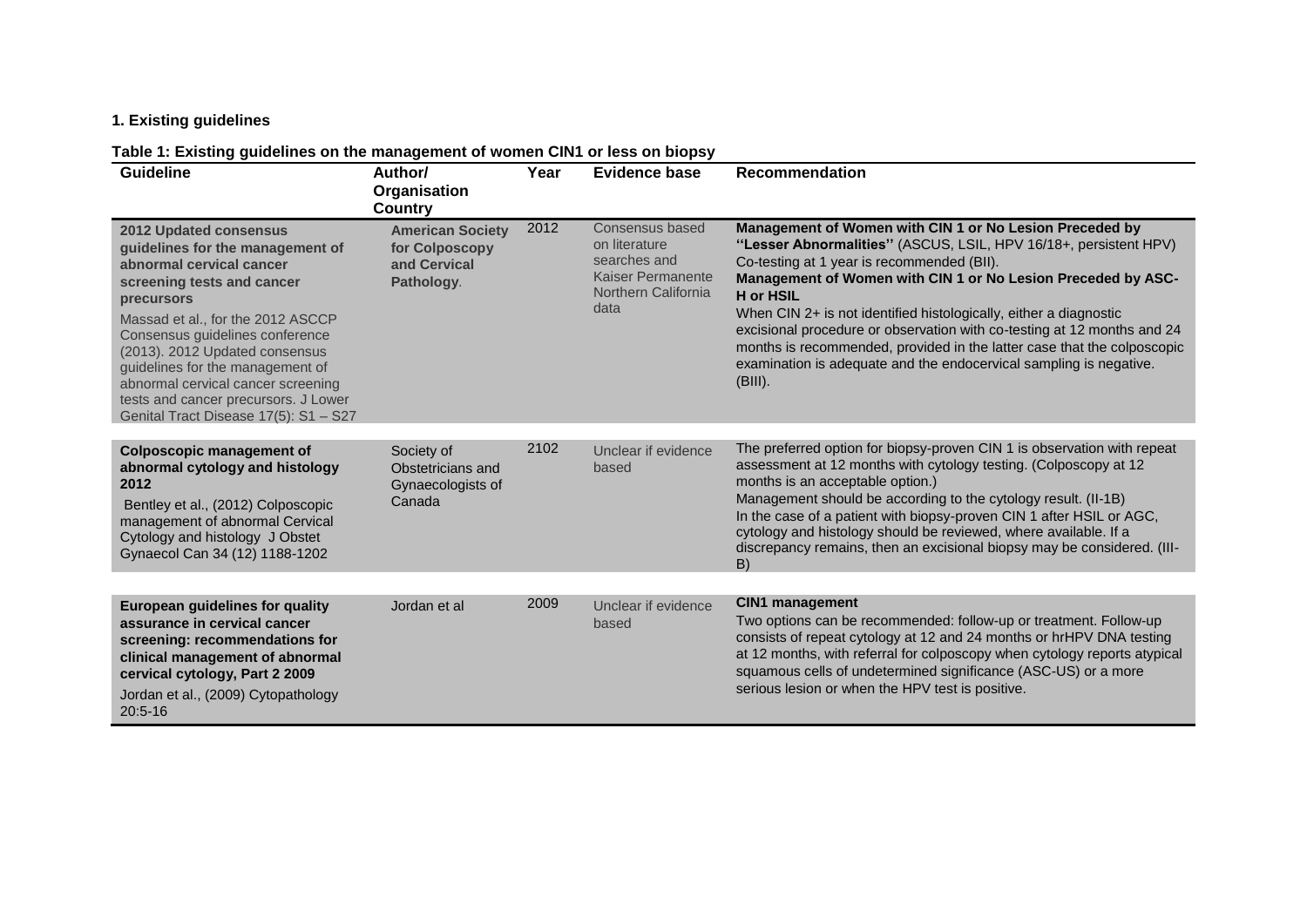# **2. Table 2: Study characteristics**

| <b>Study</b>                                        | <b>Study</b><br><b>Design</b> | <b>Population</b>                                                                                                                                                                                                                                                                                                                                                                                 | Prognostic<br>factors                                             | Follow-up                                                                                                                                                              | <b>Outcome</b>                                                   | <b>Comment/Results</b>                                                                                                                                                                                                                                                                                                                                                                                                                                                                                                                 |
|-----------------------------------------------------|-------------------------------|---------------------------------------------------------------------------------------------------------------------------------------------------------------------------------------------------------------------------------------------------------------------------------------------------------------------------------------------------------------------------------------------------|-------------------------------------------------------------------|------------------------------------------------------------------------------------------------------------------------------------------------------------------------|------------------------------------------------------------------|----------------------------------------------------------------------------------------------------------------------------------------------------------------------------------------------------------------------------------------------------------------------------------------------------------------------------------------------------------------------------------------------------------------------------------------------------------------------------------------------------------------------------------------|
| <b>Pacchiarotti</b><br>2014<br><b>Italy</b>         | Prospective<br>cohort         | Women in a screening program recruited from<br>2008 and 2010 with negative (n=248) or CIN1<br>(n=113) histology on colposcopy-guided biopsy<br>and at least one follow-up<br>$N = 361$<br>Aged 24-64 years                                                                                                                                                                                        | <b>Baseline</b><br>Cytology                                       | Cytology and<br>HPV triage?                                                                                                                                            | CIN <sub>3</sub><br>$CIN2+$<br>Follow-up<br>1.86 years<br>(mean) | Criteria for colposcopy referral and follow-up not explicitly<br>stated<br>HPV triage was usually performed on ASC-US cytology at<br>any age and women over 35 years with LSIL<br>During follow-up, colposcopy guided biopsies were only<br>performed if a lesion was visible; ECC was performed if the<br>TZ was not visible                                                                                                                                                                                                          |
| Katki<br>2013<br>(KPNC)<br><b>USA</b>               | Prospective<br>cohort         | Women screened from 2003 to 2010 with HPV-<br>positive/ASC-US, LSIL or worse cytology with<br>CIN1/negative colposcopy (a biopsy result of<br>CIN1 or normal/metaplasia, normal colposcopy<br>without biopsy or presumed normal colposcopy<br>exam)<br>With at least 1 follow-up test<br>$N = 20,319$<br>Aged $\geq$ 25 years                                                                     | Follow-up<br>Cytology<br>Hr-HPV<br><b>Baseline</b><br>Cytology    | Predominantly<br>cytology and<br>HPV testing<br>but unclear as<br>to whether all<br>HPV positive<br>women<br>referred for<br>colposcopy<br>during follow-<br><b>up</b> | $CIN2+$<br>$CIN3+$<br>Follow-up<br>7 years<br>(maximum)          | Criteria for colposcopy referral and follow-up not explicitly<br>stated; predominantly co-testing at 6 or 12 months<br>For screening women with HPV-positive ASC-US or LSIL<br>or worse referred for colposcopy<br>At least one biopsy was taken at the majority of<br>colposcopies<br>Cumulative 5-year CIN2+ risk associated with baseline<br>cytology calculated starting from the date of first follow-up<br>test<br>5-year CIN2+ risks calculated from date of last negative<br>follow-up test<br>Only raw data present for CIN3+ |
| Litjens<br>2013<br><b>The</b><br><b>Netherlands</b> | Retrospective                 | CIN3 cervical biopsy specimens - only patients<br>that did not have a therapeutic biopsy (i.e.<br>LLETZ or conisation) between CIN1 and CIN3<br>diagnosis (44/1474, 3%)<br>Paired CIN3 and CIN1 lesions - tested for<br>hrHPV<br>Study reviewed patients with a CIN3 and<br>previous CIN1 diagnosis and reviewed HPV<br>genotyping to determine progression rate and if<br>change in HPV genotype | <b>HPV</b> status<br>hrHPV<br>$\bullet$<br><b>HPV</b><br>genotype |                                                                                                                                                                        | CIN <sub>3</sub>                                                 | hrHPV positive:<br>CIN1: 57%<br>$\circ$<br>CIN3: 90%<br>$\circ$<br>Most frequent HPV genotype(s):<br>CIN1: HPV16 and HPV31<br>$\circ$<br>CIN3: HPV16<br>$\circ$<br>HPV genotype differed between paired CIN1 and<br>CIN3 lesion in 63%<br>Time interval between CIN1 and CIN3 lesion was on<br>average 28 months (range: 1 month to 14 years)<br>Cytological diagnosis leading to CIN1 biopsy was<br>HSIL in 58% with a change in HPV genotype and in<br>64% of those with the same HPV genotype                                       |
| <b>Matsumato</b><br>2012                            | Prospective<br>cohort         | 554 women with LSIL cytology and histologic<br>diagnosis of CIN1 or less on baseline<br>colposcopy( biopsy-negative n=64; CIN1<br>histology n=491)<br>Secondary analysis of data from cohort study<br>conducted by Japan HPV and Cervical Cancer<br>(JHACC) Study Group identifying determinants<br>of LSIL/CIN regression and progression                                                        | Histology<br>hrHPV status                                         | Cytology and<br>colposcopy<br>testing every<br>3-4 months<br>for 2 years;<br>colposcopy-<br>guided biopsy<br>if cytology<br><b>HSIL</b>                                | $CIN3+$<br>Follow-up<br>2 years                                  | Regression: defined as normal colposcopy result and at<br>least two consecutive normal smears<br>Biopsy-negative LSIL group versus LSIL/CIN1:<br>%hrHPV positive: 62.1% vs78.4%, p=0.01<br>cumulative risk of CIN3+ in 2 years: 0% vs 5.5%,<br>$p=0.07$<br>cumulative probability of regression:                                                                                                                                                                                                                                       |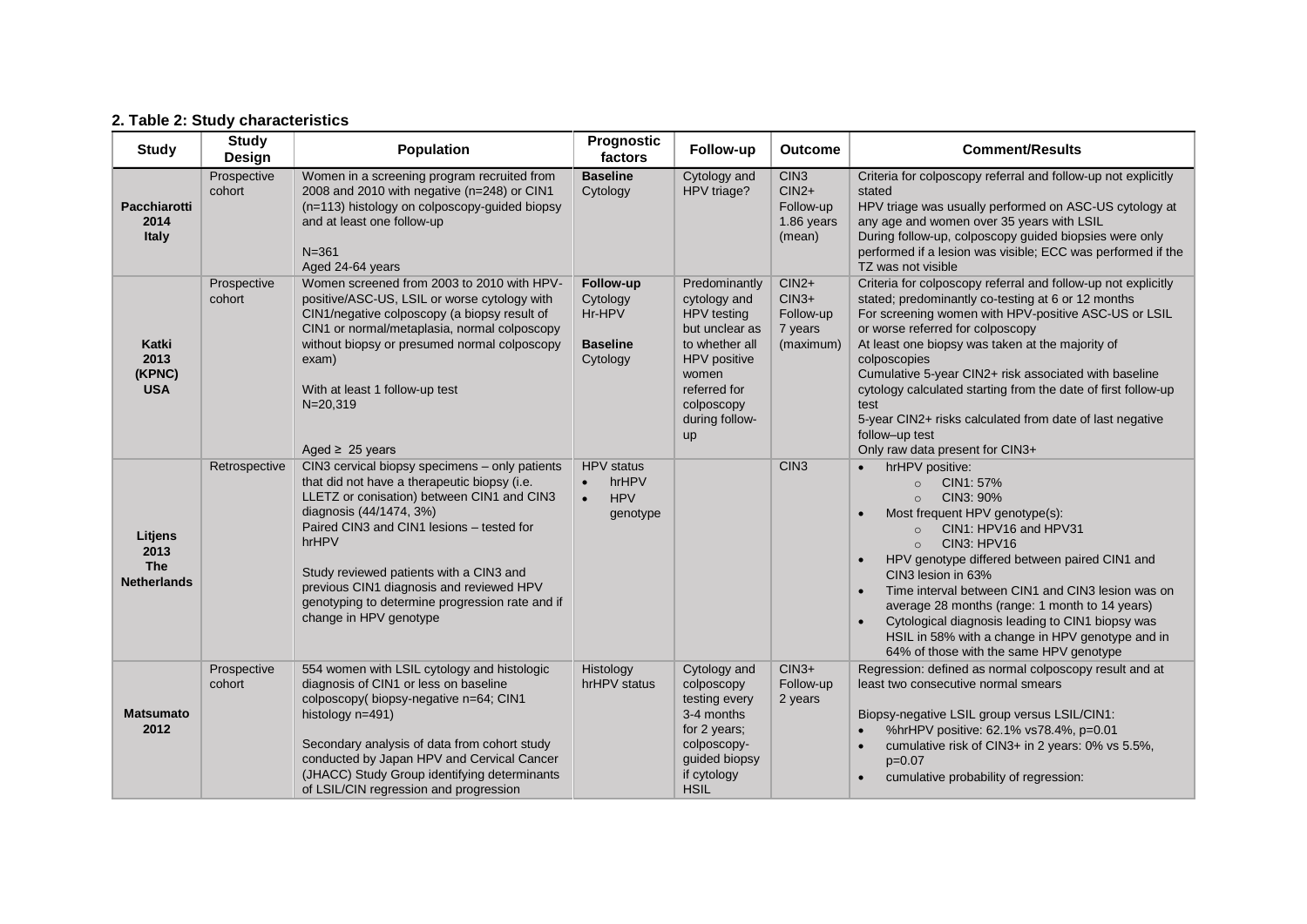|                                                    |                         | Aged 18-54 years                                                                                                                                                                                                                                                                                                                                                                                                                                                                                      |                                                                                               |                                                                                                             |                                                          | within 12 months: 71.2% vs 48.6%,<br>$p=0.0001$<br>within 2 years: 75.1% vs 64.0%, p=0.003<br>median time to regression: 6.3 months vs 12.4 months<br>$\bullet$<br>hrHPV status and probability of regression at 12 months:<br>biopsy-negative LSIL: similar between hrHPV positive<br>and hrHPV negative (67.3% vs 74.4%, p=0.74)<br>LSIL/CIN1: significantly influenced by hrHPV detection<br>$\bullet$<br>(hrHPV positive 45.2% vs hrHPV negative 62.6%,<br>$p=0.006$                           |
|----------------------------------------------------|-------------------------|-------------------------------------------------------------------------------------------------------------------------------------------------------------------------------------------------------------------------------------------------------------------------------------------------------------------------------------------------------------------------------------------------------------------------------------------------------------------------------------------------------|-----------------------------------------------------------------------------------------------|-------------------------------------------------------------------------------------------------------------|----------------------------------------------------------|----------------------------------------------------------------------------------------------------------------------------------------------------------------------------------------------------------------------------------------------------------------------------------------------------------------------------------------------------------------------------------------------------------------------------------------------------------------------------------------------------|
| Lanneau<br>2007<br><b>USA</b>                      | Retrospective<br>cohort | Women with HSIL referral cytology and either<br>normal or CIN1 histology and as a result<br>underwent loop electrocautery excision<br>procedure (LEEP) of transformation zone (TZ)<br>$N = 59$<br>Age range 19-58 years (median 26.8)                                                                                                                                                                                                                                                                 | <b>Baseline</b><br>Histology                                                                  | Not applicable                                                                                              | CIN <sub>3</sub><br>Cross-<br>sectional                  | Only included women with satisfactory colposcopic<br>examination<br><b>Additional results</b><br>27/59 women underwent a LEEP cone surgery - no new<br>CIN3 found on second pass                                                                                                                                                                                                                                                                                                                   |
| <b>Pretorius</b><br>2006<br><b>USA</b>             | Retrospective<br>cohort | Women with ASCUS or LSIL cytology with<br>colposcopic diagnosis of CIN1 or less (1998 -<br>2005) and a follow-up visit (N=2490)<br>2250 (90%) women had baseline biopsy<br>1288 women had colposcopic impression<br>$\bullet$<br>of HPV or CIN1<br>1239 women had biopsy or ECC of HPV<br>or CIN1<br>1251 women had negative biopsy and<br><b>ECC</b><br>Aged 13-87 years (median = 26.8 years)                                                                                                       | <b>Baseline</b><br>Colposcopic<br>impression<br>Histology<br>Cervical<br>Hr-HPV status<br>Age | Not described                                                                                               | $CIN3+$<br>Follow-up<br>26.3<br>months<br>(median)       | <b>Additional results</b><br>The rate of subsequent CIN3+ was not affected by the<br>colposcopic impression (normal vs HPV or CIN1, p=0.24)<br>nor result of the initial biopsy result (normal vs HPV or<br>CIN1, p=0.66)<br>Increasing risk of subsequent CIN3+when initial hrHPV was<br>positive (p=0.0002) and with increasing age (p=0.045)<br>ASCUS includes some ASC-H                                                                                                                       |
| <b>ALTS</b><br><b>Walker</b><br>2006<br><b>USA</b> | Prospective<br>cohort   | Participants in ALTS, a randomised controlled<br>trial comparing 3 management strategies in<br>women referred for ASCUS (n=3488) or LSIL<br>(n=1572) cytology, recruited 1999-2000.<br>With an initial colposcopy/biopsy of <cin2<br>(29% no biopsy deemed necessary, 34%<br/>negative biopsy, 36% CIN1 on biopsy)<br/>Who underwent a second colposcopy and had<br/>cytology specimen collected at least 6 months<br/>later.<br/><math>N = 1976</math><br/>Aged <math>\geq</math> 18 years</cin2<br> | Follow-up<br>hr-HPV<br>Cytology                                                               | Cytology<br>every<br>6 months for 2<br>years<br>and sent to<br>colposcopy if<br>cytology was<br><b>HSIL</b> | $CIN3+$<br>$CIN2+$<br>Follow-up<br>24 months<br>(median) | <b>ASCUS includes ASC-H</b><br>Exit colposcopy at 2 years scheduled for all women<br>Follow-up cytology specimens analysed for hr-HPV<br><b>Additional results</b><br>Hr-HPV follow-up test<br>Sensitivity for CIN3 = 84%<br>$\bullet$<br>PPV for $CIN3 = 12\%$<br>$\bullet$<br>cytology (> HSIL) follow-up<br>Sensitivity for CIN3 = 23%<br>$\bullet$<br>PPV for $CIN3 = 42\%$<br>cytology ( $\geq$ HSIL) and hr-HPV follow-up<br>Sensitivity for CIN3 = 84%<br>PPV for $CIN3 = 12%$<br>$\bullet$ |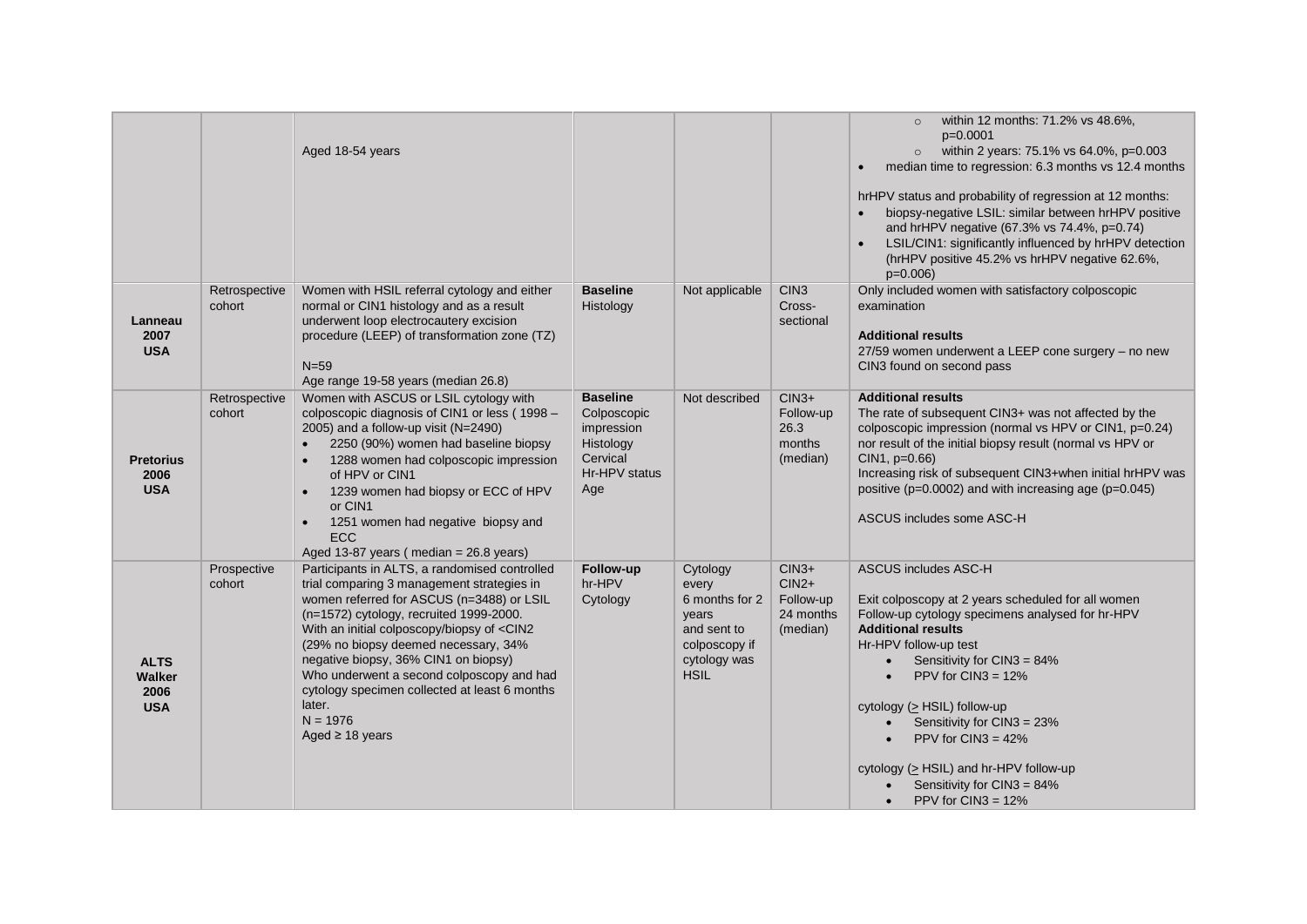| <b>ALTS</b><br><b>Castle</b><br>2011<br><b>USA</b> |                                                    | Participants in ALTS who underwent<br>colposcopy at baseline:<br>regardless of HPV status OR<br>$1_{\cdot}$<br>if HPV-positive ASCUS or HPV-<br>2.<br>positive LSIL<br>With a colposcopy result of $\leq$ CIN1 who<br>underwent exit visit at 2 years or were treated:<br>594 women with CIN1<br>289 women with negative histology<br>281 women referred to colposcopy but no<br>biopsy<br>Aged $\geq$ 18 years | <b>Baseline</b><br>Colposcopy<br>result<br>Cytology<br>Hr-HPV                            | Cytology<br>every<br>6 months for 2<br>years<br>and sent to<br>colposcopy if<br>cytology was<br><b>HSIL</b> | $CIN3+$<br>Follow-up<br>2 years        | Exit colposcopy at 2 years was scheduled for all women<br>ASCUS includes ASC-H<br>HPV triage arm for management of LSIL was closed early<br>as more than 80% LSIL were HPV positive<br><b>Additional results</b><br>Taking HPV genotype into account, having CIN1<br>(compared with no CIN1) was not a risk factor for<br>developing CIN3 (OR 0.99, 95%CI 0.54-1.8)                                                                                                                                     |
|----------------------------------------------------|----------------------------------------------------|-----------------------------------------------------------------------------------------------------------------------------------------------------------------------------------------------------------------------------------------------------------------------------------------------------------------------------------------------------------------------------------------------------------------|------------------------------------------------------------------------------------------|-------------------------------------------------------------------------------------------------------------|----------------------------------------|---------------------------------------------------------------------------------------------------------------------------------------------------------------------------------------------------------------------------------------------------------------------------------------------------------------------------------------------------------------------------------------------------------------------------------------------------------------------------------------------------------|
|                                                    |                                                    |                                                                                                                                                                                                                                                                                                                                                                                                                 | <b>Predictive factors</b>                                                                |                                                                                                             |                                        |                                                                                                                                                                                                                                                                                                                                                                                                                                                                                                         |
| <b>Bekker</b><br>2008<br>(Australia)               | Retrospective<br>cohort;<br>predictive<br>accuracy | Satisfactory colposcopies undertaken between<br>1999-2004 at the Royal Women's Hospital,<br>Carlton, Victoria, Australia.<br>$N = 18,421$<br>Punch biopsies<br>$N = 6,020$<br>HSIL on colposcopy $N = 1,710$<br>LSIL on colposcopy $N = 4,310$<br>Referral smear results available<br>$N = 3,510$                                                                                                               | Impact of referral cytology on<br>positive predictive value of<br>colposcopic impression |                                                                                                             | LSIL on<br>biopsy<br>HSIL on<br>biopsy | For detection of HSIL on biopsy<br>If high grade abnormality on cytology<br>Colpsocopic assessment of HSIL had a sensitivity of 76%<br>and a positive predictive value of 73%<br>If low grade abnormality on cytology<br>Colpsocopic assessment of HSIL had a sensitivity of 26%<br>and a positive predictive value of 48%<br>For detection of LSIL on biopsy<br>If high grade abnormality on cytology<br>Colpsocopic assessment of LSIL had sensitivity of 46% and<br>positive predictive value of 34% |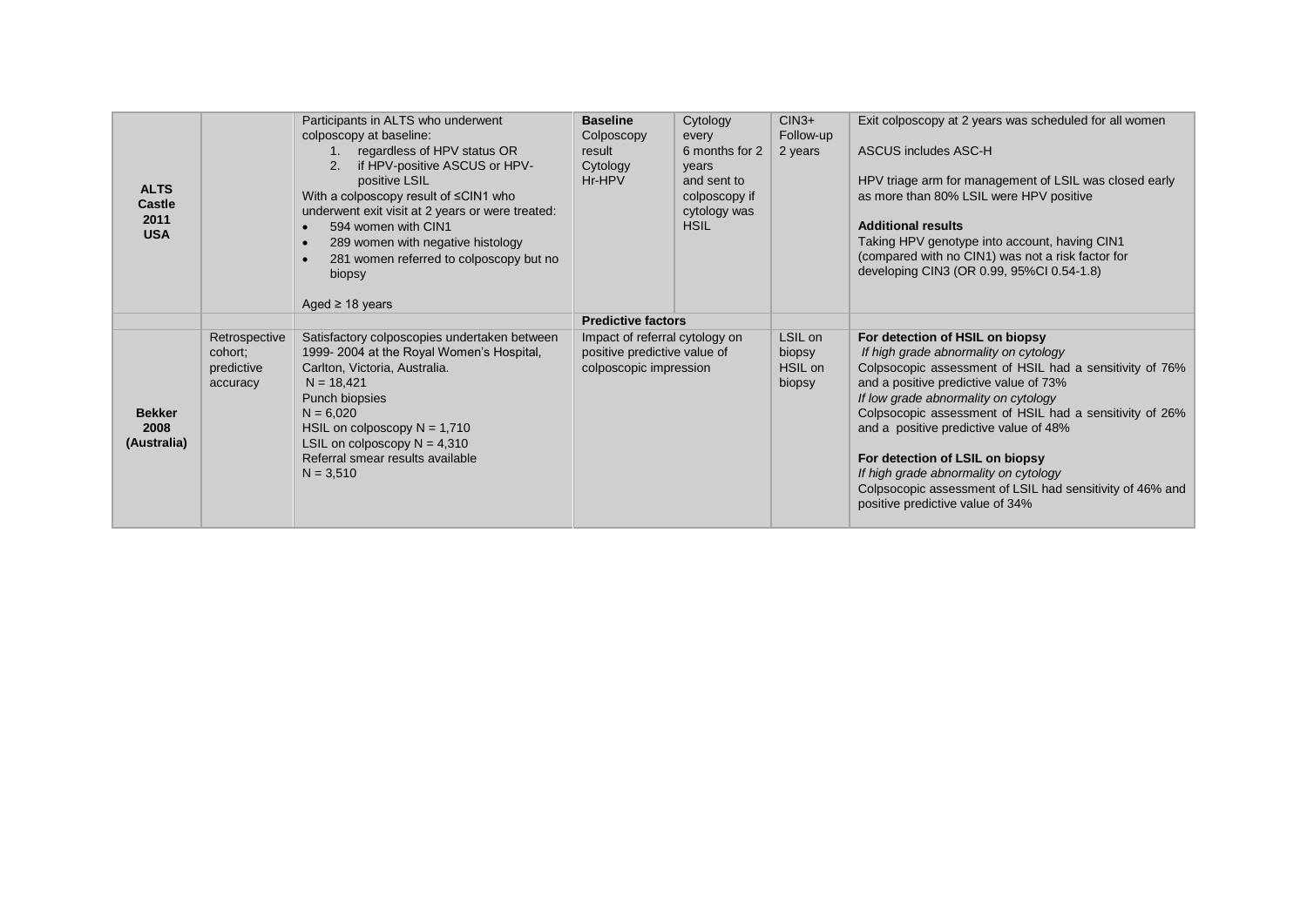## **3. Study results - This review focuses on CIN3+ outcomes which is considered a surrogate outcome for cervical cancer**

#### **3.1 REFERRAL CYTOLOGY NEGATIVE OR p/d LSIL**

3.1.1: Studies in HPV-positive women with **negative or p/d LSIL referral cytology** comparing follow-up with HPV testing to follow-up with cytology and HPV testing: no studies found

| Study                                                                        | <b>Study</b><br>design                  | Population                                   | Follow-up                        | Follow-up<br>Follow-up hr-HPV<br>cytology |                      | N              | Length of<br>follow-up | $CIN3+$<br>n   | CIN3+ risk               |
|------------------------------------------------------------------------------|-----------------------------------------|----------------------------------------------|----------------------------------|-------------------------------------------|----------------------|----------------|------------------------|----------------|--------------------------|
|                                                                              |                                         |                                              |                                  | All                                       | negative             | 962            |                        | 19             | 2.0%                     |
|                                                                              |                                         |                                              |                                  |                                           | positive             | 874            |                        | 103            | 11.8%                    |
|                                                                              |                                         |                                              |                                  |                                           | negative or positive | 1157           |                        | 36             | 3.1%                     |
|                                                                              |                                         |                                              | 6 monthly                        | Normal                                    | negative             | 726            |                        | 9              | 1.2%                     |
|                                                                              |                                         | Women with                                   | cytology with<br>colposcopy      |                                           | positive             | 344            |                        | 25             | 7.3%                     |
| Prospective<br>cohort<br>Walker<br>2006<br>Aged $\geq$ 18<br>(ALTS)<br>years |                                         | <b>ASCUS</b> (includes<br>ASC-H)             | if HSIL                          |                                           | negative or positive | 466            |                        | 37             | 7.9%                     |
|                                                                              | <b>OR LSIL referral</b><br>cytology and | cytology or<br>exit                          | <b>ASCUS</b><br>(includes ASC-H) | negative                                  | 199                  | 24 months      | 10                     | 5.0%           |                          |
|                                                                              | $<$ CIN2                                | colposcopy at<br>2 years                     |                                  | positive                                  | 240                  | (median)       | 26                     | 10.8%          |                          |
|                                                                              |                                         | Hr-HPV status not<br>reported                | scheduled for<br>all women       | LSIL                                      | negative or positive | 273            |                        | 25             | 9.2%                     |
|                                                                              |                                         |                                              |                                  |                                           | negative             | 25             |                        | $\overline{0}$ |                          |
|                                                                              |                                         |                                              |                                  |                                           | positive             | 225            |                        | 24             | 10.7%                    |
|                                                                              |                                         |                                              |                                  | <b>HSIL</b>                               | negative or positive | 69             |                        | 29             | 42.0%                    |
|                                                                              |                                         |                                              |                                  |                                           | negative             | $\overline{4}$ |                        | $\mathbf 0$    | $\overline{\phantom{a}}$ |
|                                                                              |                                         |                                              |                                  |                                           | positive             | 62             |                        | 28             | 45.2%                    |
|                                                                              |                                         | Women with                                   | Predominantly<br>cytology and    | one negative smear                        |                      | 11389          |                        | 81             | 0.7%                     |
|                                                                              | Prospective                             | <b>HPV-positive</b><br><b>ASC-US OR LSIL</b> | HPV testing<br>but unclear as    | two negative smears                       |                      | 5019           |                        | 24             | 0.5%                     |
| Katki<br>2013                                                                | cohort                                  | referral cytology<br>and                     | to whether all                   |                                           | one negative test    | 6970           | 7 years                | 17             | 0.2%                     |
| (KPNC)                                                                       | Aged $\geq$ 25<br>years                 | $<$ CIN2                                     | HPV positive<br>women            |                                           | two negative tests   | 2649           | (maximum)              | $\overline{7}$ | 0.3%                     |
|                                                                              |                                         |                                              | referred for<br>colposcopy       | one negative cotest                       |                      | 5939           |                        | 6              | 0.1%                     |
|                                                                              |                                         |                                              | during follow-<br>up             | two negative cotests                      |                      | 1963           |                        | 3              | 0.2%                     |

|  | 3.1.2: Prognostic value of <i>follow-up cytology and/or HPV status</i> for women with negative or p/dLSIL referral cytology - 2 studies |  |
|--|-----------------------------------------------------------------------------------------------------------------------------------------|--|
|  |                                                                                                                                         |  |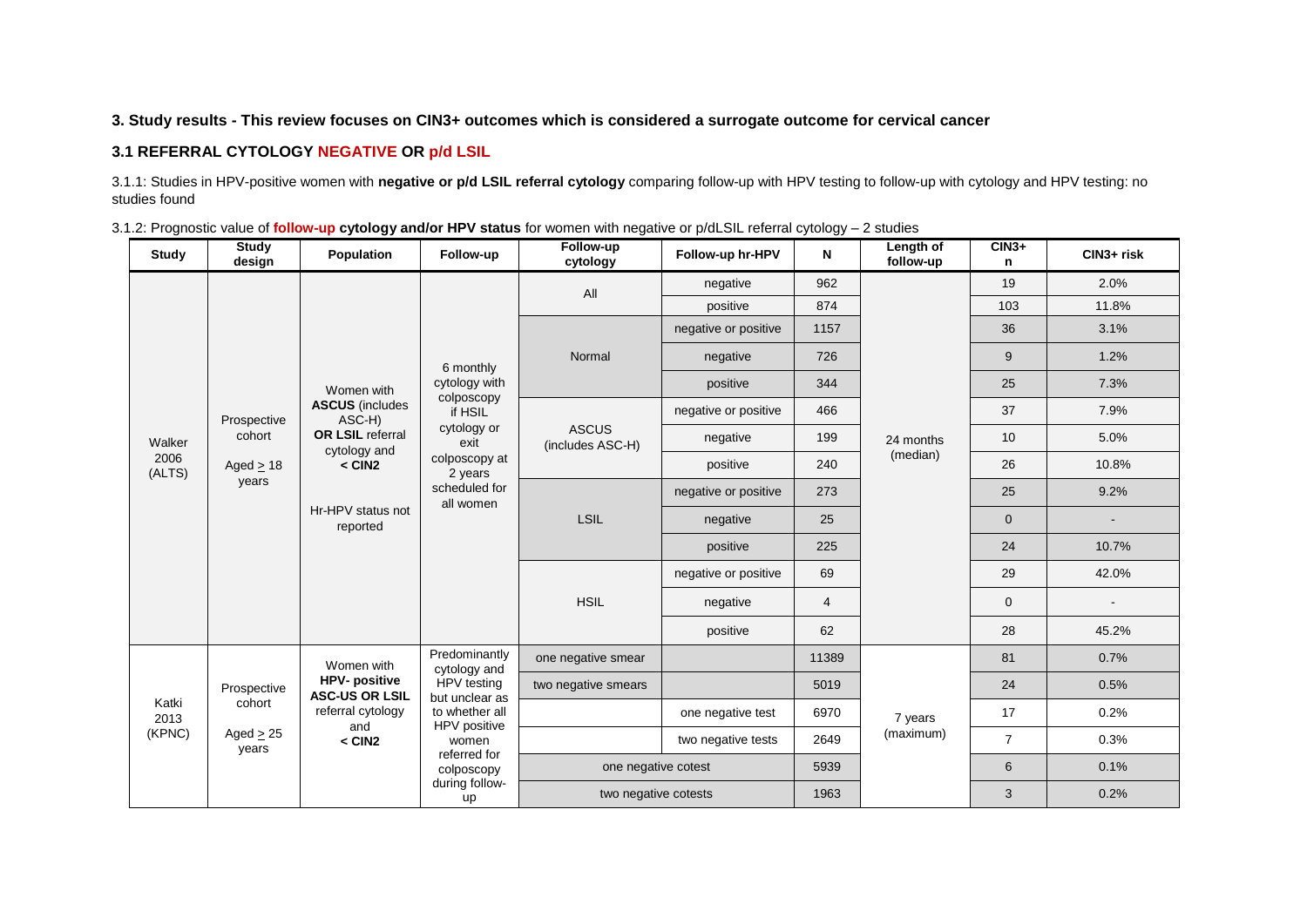3.1.3: Prognostic value of **baseline colposcopic impression, histology, cytology and/or HPV status** for women with negative or p/dLSIL referral cytology – longitudinal studies – 5 studies

| Study                            | <b>Study design</b>                    | Baseline histology/colposcopic<br>impression | <b>Baseline</b><br>cytology | <b>Baseline</b><br><b>Hr-HPV</b> status | N    | Length of<br>follow-up | $CIN3+$<br>n   | CIN3+ risk<br>(95%CI) |
|----------------------------------|----------------------------------------|----------------------------------------------|-----------------------------|-----------------------------------------|------|------------------------|----------------|-----------------------|
| <b>Baseline HPV</b>              |                                        |                                              |                             |                                         |      |                        |                |                       |
| Pretorious                       | Retrospective cohort                   | Colposcopic diagnosis of $\leq$ CIN1         | ASCUS or                    | negative                                | 530  | 26.3 months            | $\overline{2}$ | 0.4%                  |
| 2006                             | Aged 13 - 87 years                     |                                              | <b>LSIL</b>                 | positive                                | 1960 | (median)               | 45             | 2.3%                  |
| <b>Baseline cytology</b>         |                                        |                                              |                             |                                         |      |                        |                |                       |
| Pacchiarotti                     | Prospective cohort                     | < CIN2 diagnosis                             | ASC-US                      | <b>NR</b>                               | 89   | 1.86 years             | $\mathbf 0$    | 0%                    |
| 2014                             | Aged 24 - 64 years                     |                                              | LSIL                        | <b>NR</b>                               | 264  | (mean)                 | 2              | 0.8%                  |
| <b>Baseline HPV and cytology</b> |                                        |                                              |                             |                                         |      |                        |                |                       |
| Katki<br>2013                    | Prospective cohort                     | < CIN2 diagnosis                             | ASC-US                      | positive                                | 9936 | 7 years                | 219            | 2.2%                  |
| (KPNC)                           | Aged $\geq$ 25 years                   |                                              | <b>LSIL</b>                 | positive or negative                    | 7161 | (maximum)              | 132            | 1.8%                  |
|                                  | Baseline histology, HPV and cytology   |                                              |                             |                                         |      |                        |                |                       |
|                                  |                                        | CIN1 histology                               | <b>ASCUS</b>                | positive                                | 300  |                        | 24             | 8.0% (5.2-11.7)       |
|                                  |                                        |                                              | <b>LSIL</b>                 | negative or positive                    | 294  |                        | 37             | 12.6% (9.0-16.9)      |
| Castle<br>2011                   | Prospective cohort                     | negative histology                           | <b>ASCUS</b>                | positive                                | 186  |                        | 16             | 8.6% (5.0-13.6)       |
| (ALTS)                           | Aged $> 18$ years                      |                                              | <b>LSIL</b>                 | negative or positive                    | 103  | 2 years                | 5              | 4.9% (1.5-10.7)       |
|                                  |                                        | colposcopy no biopsy                         | <b>ASCUS</b>                | positive                                | 188  |                        | 10             | $5.3\%$ (2.6-9.6)     |
|                                  |                                        |                                              | <b>LSIL</b>                 | negative or positive                    | 93   |                        | 8              | $8.6\%$ (3.8-16.2)    |
|                                  | <b>Baseline histology and cytology</b> |                                              |                             |                                         |      |                        |                |                       |
| Castle                           | Prospective cohort                     | CIN1 histology                               | <b>ASCUS</b>                | negative or positive                    | 244  | 2 years                | 18             | 7.4% (4.4-11.4)       |
| 2011<br>(ALTS)                   | Aged $\geq$ 18 years                   |                                              | LSIL                        | negative or positive                    | 238  |                        | 32             | 13.4% (9.4-18.4)      |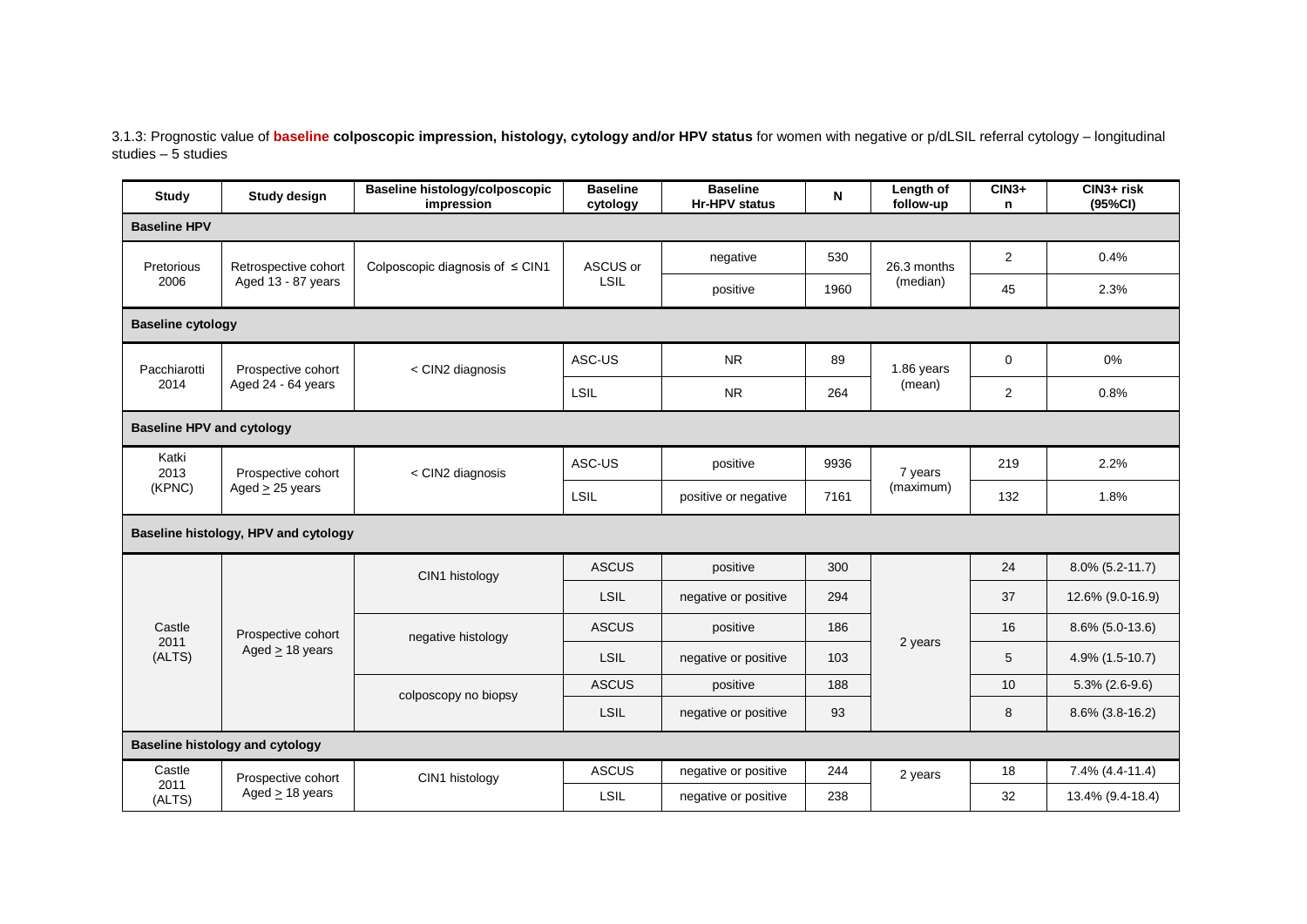|                           |                                            | negative histology                    | <b>ASCUS</b>            | negative or positive | 259  |                         | 12           | $4.6\%$ (2.4-8.0) |
|---------------------------|--------------------------------------------|---------------------------------------|-------------------------|----------------------|------|-------------------------|--------------|-------------------|
|                           |                                            |                                       | <b>LSIL</b>             | negative or positive | 81   |                         | 4            | 4.9% (1.4-12.2)   |
|                           |                                            | colposcopy no biopsy                  | <b>ASCUS</b>            | negative or positive | 268  |                         | 11           | 4.1% (2.0-7.2)    |
|                           |                                            |                                       | LSIL                    | negative or positive | 64   |                         | 5            | 7.8% (2.6-17.3)   |
| <b>Baseline histology</b> |                                            |                                       |                         |                      |      |                         |              |                   |
| Pretorious                | Retrospective cohort                       | negative histology                    | ASCUS or                |                      | 1251 | 26.3 months             | 22           | 1.8%              |
| 2006                      | Aged 13 - 87 years                         | HPV or CIN1 histology                 | <b>LSIL</b>             | negative or positive | 1239 | (median)                | 25           | 2.0%              |
| Castle                    |                                            | colposcopy no biopsy                  |                         |                      | 332  |                         | 16           | 4.8%              |
| 2011                      | Prospective cohort<br>Aged $> 18$ years    | negative histology                    | ASCUS or<br><b>LSIL</b> | negative or positive | 340  | 2 years                 | 16           | 4.7%              |
| (ALTS)                    |                                            | CIN1 histology                        |                         |                      | 482  |                         | 50           | 10.4%             |
| Matsumato                 | Prospective cohort                         | negative biopsy                       | <b>LSIL</b>             | negative or positive | 64   | 2 years                 | $\mathbf{0}$ | 0.0%              |
| 2012                      | Aged 18 - 54 years                         | CIN1 histology                        |                         |                      | 479  |                         | <b>NR</b>    | 5.5%              |
|                           | <b>Baseline colposcopic impression</b>     |                                       |                         |                      |      |                         |              |                   |
| Pretorious<br>2006        | Retrospective cohort<br>Aged 13 - 87 years | normal colposcopic impression         | ASCUS or                | negative or positive | 1202 | 26.3 months<br>(median) | 26           | 2.2%              |
|                           |                                            | HPV or CIN1 colposcopic<br>impression | <b>LSIL</b>             |                      | 1288 |                         | 21           | 1.6%              |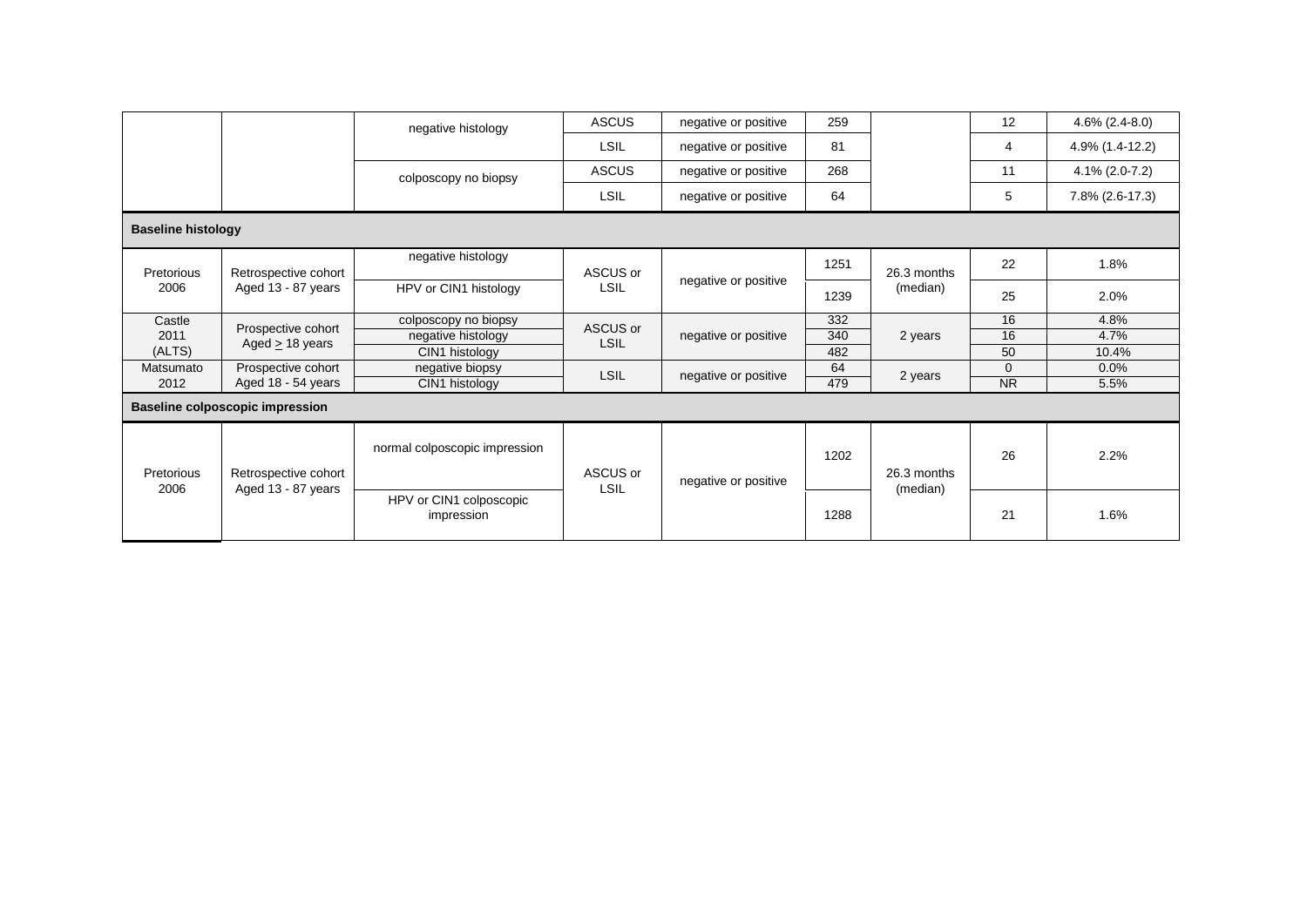## **3.2. REFERRAL CYTOLOGY p/dHSIL**

3.2.1. Studies in HPV-positive women with p/dHSIL referral cytology **comparing excisional treatment to follow-up with cytology and HPV testing**: no studies found

| Study                                          | Study<br>design          | Population                      | Follow-up                                                                                            | Follow-up<br>cytology | Follow-up hrHPV   | N   | Length of<br>follow-up | $CIN3+$<br>n | $CIN3+$ risk |
|------------------------------------------------|--------------------------|---------------------------------|------------------------------------------------------------------------------------------------------|-----------------------|-------------------|-----|------------------------|--------------|--------------|
| <b>ASC-H</b> referral<br>Prospective<br>cohort |                          |                                 | Predominantly                                                                                        | one negative smear    |                   | 798 |                        | 11           | 1.4%         |
|                                                | cytology and<br>$<$ CIN2 | cytology and<br>HPV testing but |                                                                                                      | one negative test     | 550               |     |                        | 0.7%         |              |
| Katki                                          |                          |                                 | unclear as to<br>whether all HPV<br>positive women<br>referred for<br>colposcopy<br>during follow-up | one negative cotest   |                   | 456 |                        |              | 0.2%         |
| 2013<br>(KPNC)                                 | Aged $\geq 25$<br>years  | > HSIL referral                 |                                                                                                      | one negative smear    |                   | 286 | 7 years<br>(maximum)   |              | 1.4%         |
|                                                |                          | cytology and                    |                                                                                                      |                       | one negative test | 185 |                        |              | 1.6%         |
|                                                |                          | $<$ CIN2                        |                                                                                                      | one negative cotest   |                   | 144 |                        | $\Omega$     | 0.0          |

3.2.2. Prognostic value of **follow-up cytology and/or HPV status** for women with p/dHSIL referral cytology – 1 study

3.2.3: Prognostic value of **baseline cytology and/or HPV status** for women with p/dHSIL referral cytology – 2 longitudinal studies

| Study                    | Study design         | <b>Baseline histology</b> | <b>Baseline</b><br><b>Baseline</b><br>hrHPV status<br>cytology |                      | N    | Length of<br>follow-up | $CIN3+$<br>n | $CIN3+$ risk |  |  |  |
|--------------------------|----------------------|---------------------------|----------------------------------------------------------------|----------------------|------|------------------------|--------------|--------------|--|--|--|
| <b>Baseline cytology</b> |                      |                           |                                                                |                      |      |                        |              |              |  |  |  |
| Pacchiarotti             | Prospective cohort   | < CIN2 diagnosis          | ASC-H                                                          | <b>NR</b>            |      | 1.86 years             | $\mathbf 0$  | 0%           |  |  |  |
| 2014                     | Aged 24 - 64 years   |                           | <b>HSIL</b>                                                    | <b>NR</b>            | 4    | (mean)                 |              | 25%          |  |  |  |
| Katki<br>2013            | Prospective cohort   | < CIN2 diagnosis          | ASC-H                                                          | positive or negative | 1189 | 7 years                | 59           | 5.0%         |  |  |  |
| (KPNC)                   | Aged $\geq$ 25 years |                           | $>$ HSIL                                                       | positive or negative | 549  | (maximum)              | 57           | 10.4%        |  |  |  |

#### 3.2.4 Predictive value of **baseline histology** for women with p/dHSIL referral cytology – cross-sectional study

| <b>Study</b> | Study design                             | <b>Baseline histology</b> | <b>Baseline</b><br>cytology | hrHPV status |    | CIN <sub>3</sub> | <b>CIN3 risk on LEEP</b> |
|--------------|------------------------------------------|---------------------------|-----------------------------|--------------|----|------------------|--------------------------|
| Lanneau      | Retrospective cohort<br>Aged 19-58 years | normal histology          | <b>HSIL</b>                 | <b>NR</b>    | 34 | 14               | 41%                      |
| 2007         |                                          | <b>CIN1</b> histology     | <b>HSIL</b>                 | <b>NR</b>    | 25 | 16               | 64%                      |